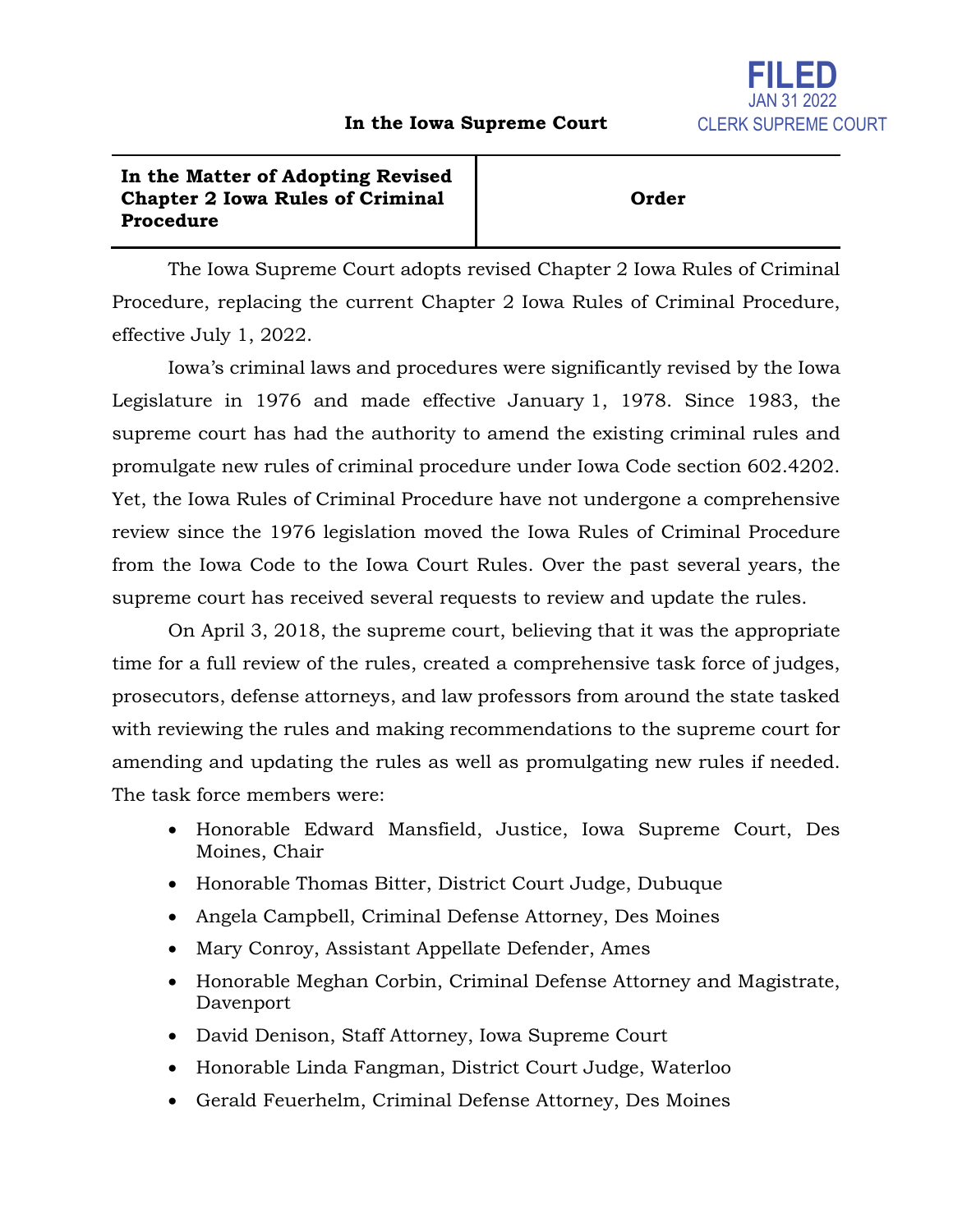- Honorable Myron Gookin, District Court Judge, Fairfield
- Aaron Hawbaker, State Public Defender's Office, Waterloo
- Professor Emily Hughes, University of Iowa College of Law, Iowa City
- Jaki Livingston, Assistant Polk County Attorney, Des Moines
- Professor David McCord, Drake University Law School, Des Moines
- Alan Ostergren, then Muscatine County Attorney, Muscatine, now Attorney, Des Moines
- Honorable David Porter, District Court Judge, Des Moines
- Darin Raymond, Plymouth County Attorney, LeMars
- Aaron Rogers, Assistant Attorney General, Des Moines
- Honorable DeDra Schroeder, District Court Judge, Osage
- Alfred Willett, Criminal Defense Attorney, Cedar Rapids

Before submitting their first proposed revisions to the indictable offense rules (rules 2.1–2.37) to the supreme court in late October 2019, the entire task force met eight times. Subcommittees of the task force also met on many occasions to work on specific areas, such as rule-drafting, discovery, grand juries, immunity, pleas and plea bargaining, social media, sentencing, and trial on the minutes.

On November 6, 2019, the full task force met with the supreme court and received feedback from the justices. Thereafter, a revised and expanded draft, including the simple misdemeanor rules (rules 2.51–2.76) and updated chapter 2 court forms, was submitted to the supreme court in late February 2020.

Following the supreme court's review of the February draft, the proposed rules were put out for a ninety-day public comment period on March 30. The comment period was extended two weeks through July 14. During the public comment period, twenty-four public comments, collectively totaling more than two hundred pages, were submitted from a variety of individuals and organizations for the supreme court's review.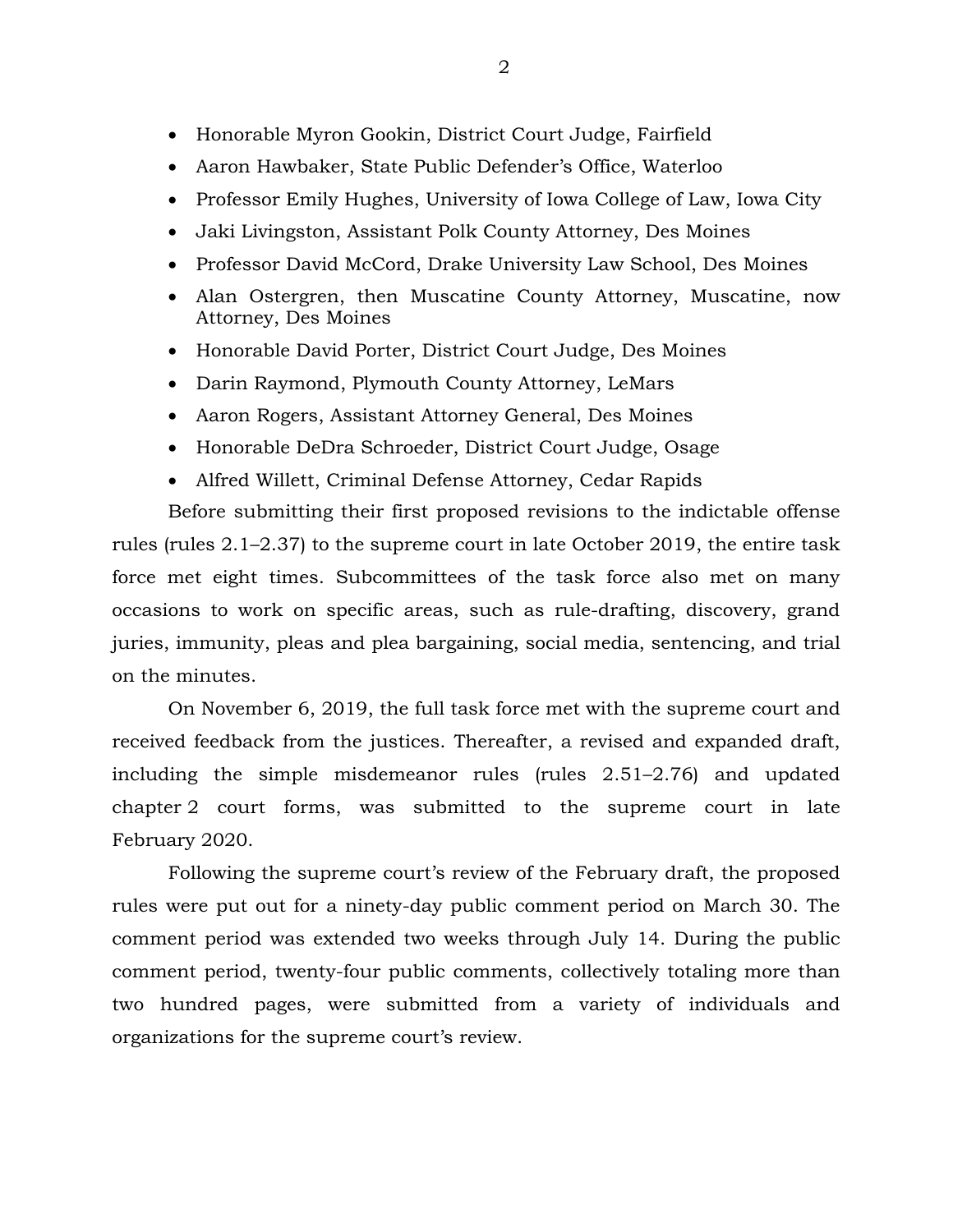After the close of the public comment period, the full task force met twice more to review the submitted comments and propose revisions based on the feedback received. The task force also created additional forms.

In addition to the public comments, the task force took into consideration judicial branch policies and practices implemented in response to the COVID-19 pandemic beginning in early March 2020, feedback from district judges regarding the practices, and recommendations provided by the supreme court's Lessons Learned Task Force.<sup>[1](#page-2-0)</sup> For example, the task force recommended proposed rule revisions allowing defense counsel to waive certain proceedings such as the initial appearance, preliminary hearing, and arraignment—and certain rights—such as the 90-day speedy trial right—on behalf of the defendant with the defendant's consent. The task force also proposed rule revisions allowing defendants to appear by interactive audiovisual system for certain proceedings and upon meeting certain conditions. And, the task force recommended expanded use of written guilty pleas from misdemeanors to include nonforcible class "D" felonies.

The task force's final draft of the proposed revised rules and forms was submitted to the supreme court for review and approval in late July 2021. While not every task force member agreed with every proposed rule revision in the final draft, the draft as a whole reflected the consensus of the task force.

After receiving the task force's final draft, the supreme court made some additional modifications—with input from the task force—and approved the final revised rules and forms during its December administrative conference.

The revised chapter 2 rules seek to achieve five separate goals:

- 1. Streamlining and simplifying rules and eliminating outdated language.
- 2. Reorganizing the rules (to a limited extent).

 $\overline{a}$ 

3. Updating the rules to reflect court decisions and legislation.

<span id="page-2-0"></span><sup>&</sup>lt;sup>1</sup>The supreme court created the Lessons Learned Task Force on May 5, 2021, to review the court's formal COVID-19 orders and informal policies and practices and submit recommendations to the court regarding which polices and practices should be continued.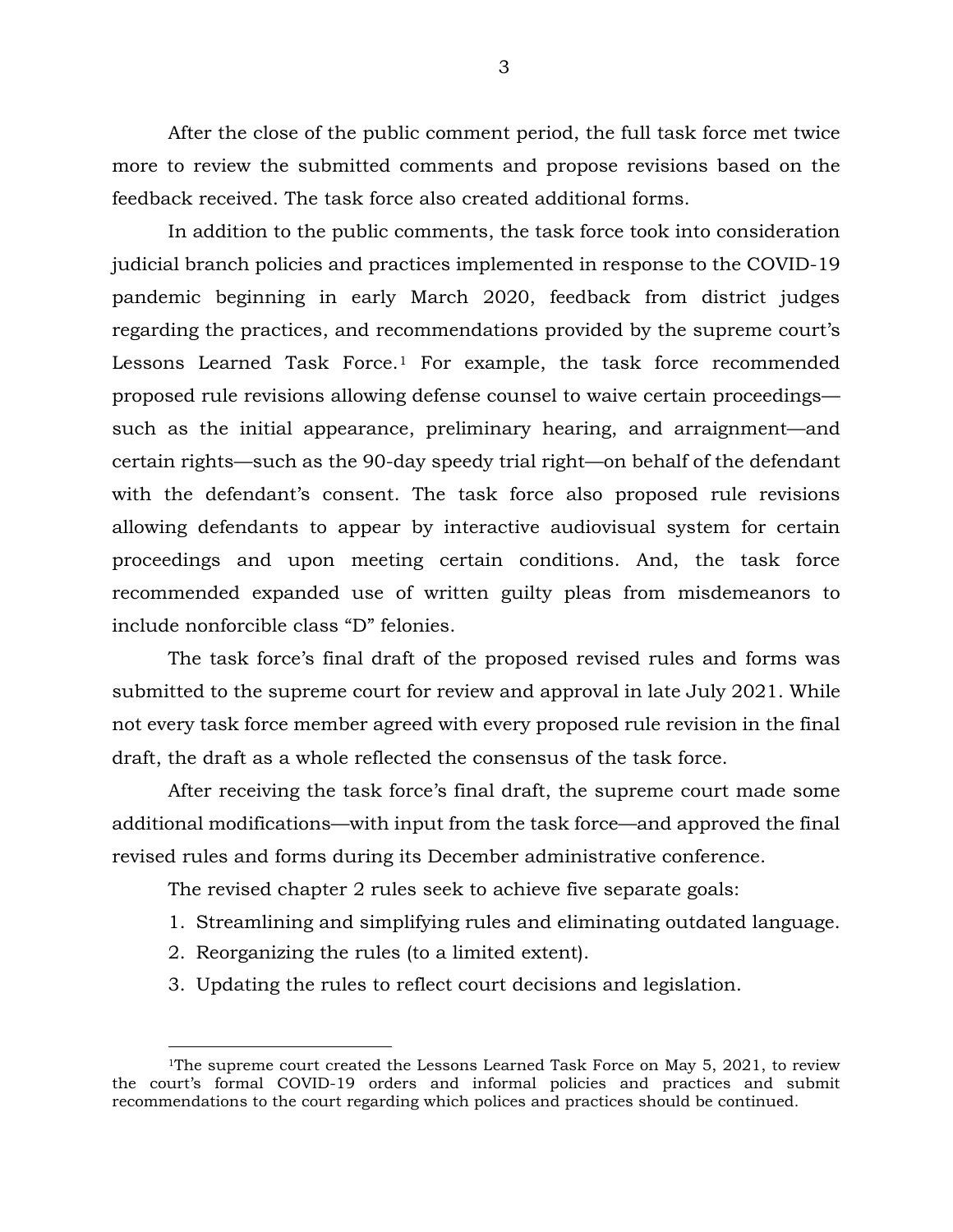- 4. Filling in gaps in the existing rules.
- 5. Bringing about a few substantive changes that had consensus support.

**Effective date**. These rules will take effect on July 1, 2022. This includes criminal cases filed after that date and *criminal cases already pending on that date*. However, judicial districts or individual district judges may, in the exercise of their discretion, exempt any case that was pending before July 1, 2022 from one or more of the revised rules.

**Full text of final revised rules and forms**. The full text of the final rule revisions and forms are provided with this order. Because of the number of changes, it is not deemed feasible to include a redlined comparison to the existing rules.

**Summary of the revisions**. For the benefit of interested persons, a summary of the rule revisions is provided with this order. The summary is intended as a guide but is not a substitute for reviewing the rule revisions themselves. The summary does not mention every revision and is neither binding nor authoritative.

**Explanation and summary of changes made in response to 2020 public comments**. Finally, an explanation and summary of significant changes made in response to the 2020 public comments is also provided with this order. The summary is intended to explain, in part, what changed in response to the public comments, but it is not comprehensive or authoritative.

All three of these documents are also available through the office of the Clerk of the Iowa Supreme Court.

The revised Chapter 2 Iowa Rules of Criminal Procedure filed in conjunction with this order are effective July 1, 2022, subject to Legislative Council review as provided by Iowa Code section 602.4202.

Dated this 31 day of January, 2022.